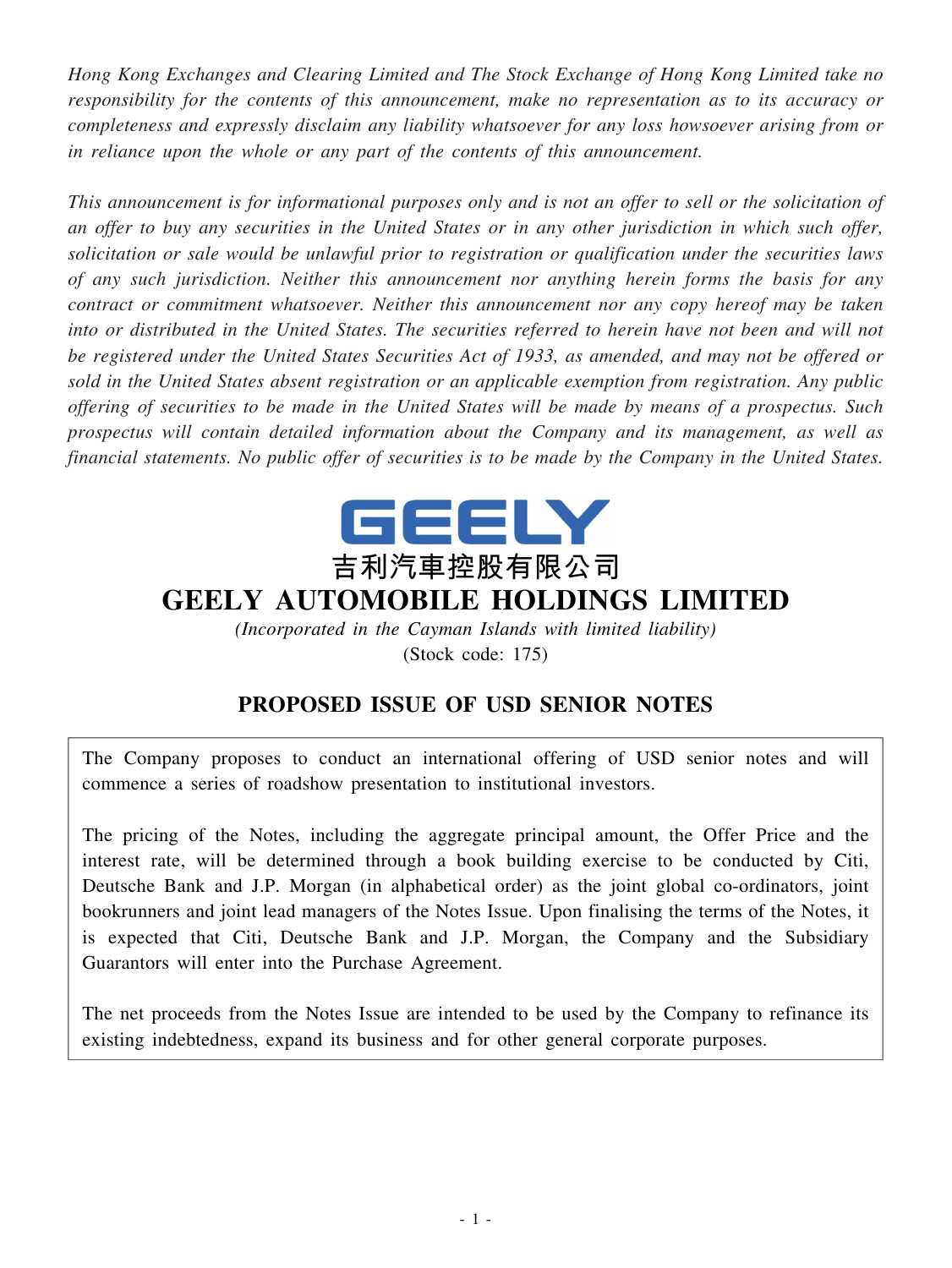The Notes have not been and will not be registered under the U.S. Securities Act. The Notes will only be offered (i) in the United States to qualified institutional buyers in reliance on the exemption from the registration requirements of the U.S. Securities Act provided by Rule 144A of the U.S. Securities Act, and (ii) outside the United States in compliance with Regulation S under the U.S. Securities Act. None of the Notes will be offered to the public in Hong Kong.

The Company will seek a listing of the Notes on the Stock Exchange. A confirmation of the eligibility for the listing of the Notes has been received from the Stock Exchange.

**As no binding agreement in relation to the Notes Issue has been entered into as at the date of this announcement, the Notes Issue may or may not materialise. Investors and shareholders of the Company are urged to exercise caution when dealing in the securities of the Company. Further announcement(s) in respect of the Notes Issue will be made by the Company should the Purchase Agreement be signed.**

## **THE PROPOSED NOTES ISSUE**

#### **Introduction**

The Company proposes to conduct an international offering of USD senior notes and will commence a series of roadshow presentation to institutional investors.

The pricing of the Notes, including the aggregate principal amount, the Offer Price and the interest rate, will be determined through a book building exercise to be conducted by Citi, Deutsche Bank and J.P. Morgan (in alphabetical order) as the joint global co-ordinators, joint bookrunners and joint lead managers of the Notes Issue. The terms and conditions of the Notes are still being determined and are proposed to include guarantees to be provided by the Subsidiary Guarantors. Upon finalising the terms of the Notes, it is expected that Citi, Deutsche Bank and J.P. Morgan, the Company and the Subsidiary Guarantors will enter into the Purchase Agreement, pursuant to which Citi, Deutsche Bank and J.P. Morgan will be the initial purchasers of the Notes. The Company will make further announcement(s) in respect of the Notes Issue upon the execution of the Purchase Agreement.

The Notes have not been and will not be registered under the U.S. Securities Act. The Notes will only be offered (i) in the United States to qualified institutional buyers in reliance on the exemption from the registration requirements of the U.S. Securities Act provided by Rule 144A of the U.S. Securities Act, and (ii) outside the United States in compliance with Regulation S under the U.S. Securities Act. None of the Notes will be offered to the public in Hong Kong.

#### **The Company and reasons for the Notes Issue**

The Company is one of the leading indigenous automobile companies in China, focusing on research and development, manufacturing and sales of automobile parts and components and sales of passenger vehicles.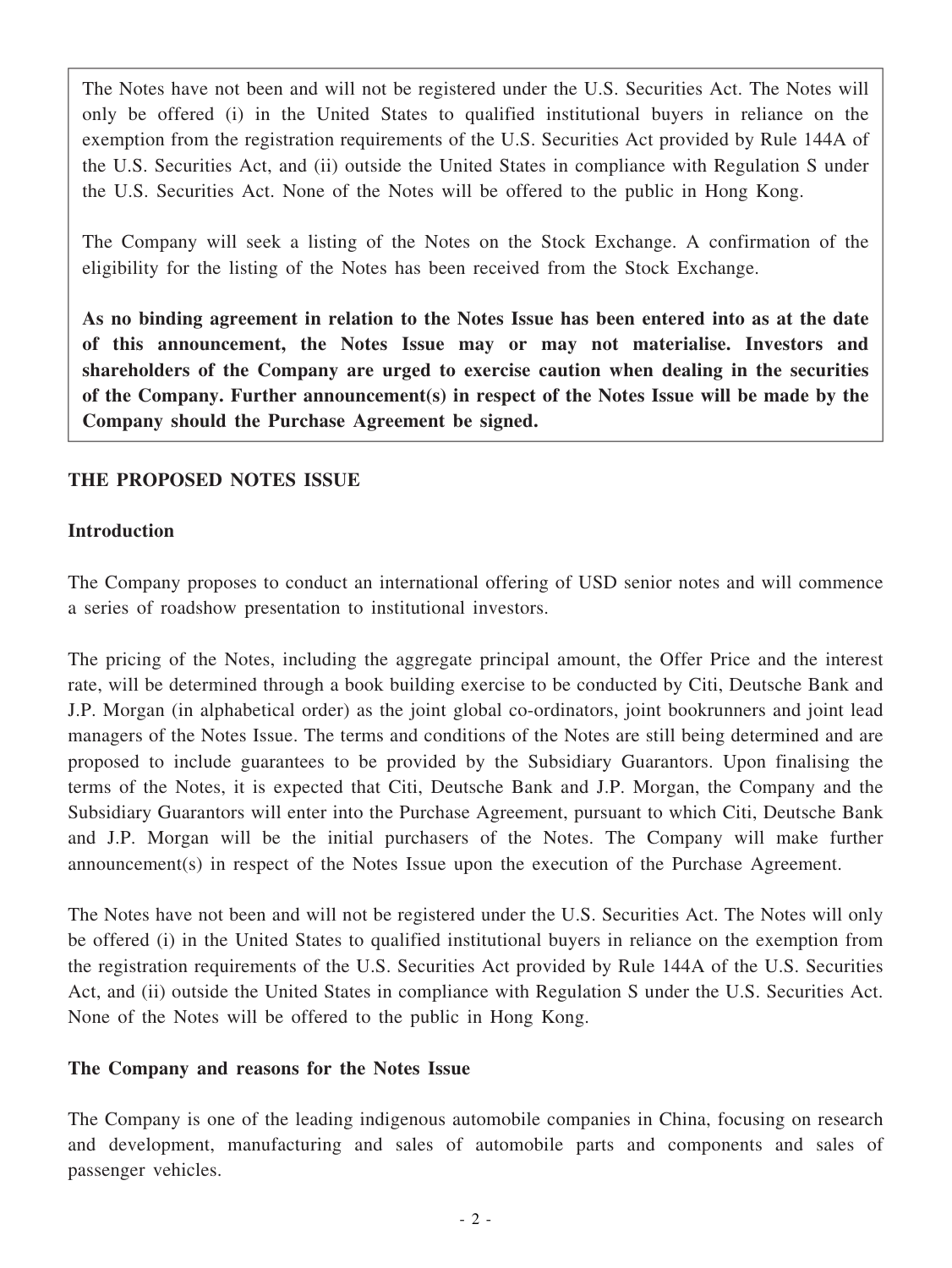The net proceeds from the Notes Issue are intended to be used by the Company to refinance certain of its existing indebtedness, expand its business and for other general corporate purposes.

## **Listing**

The Company will seek a listing of the Notes on the Stock Exchange. A confirmation of the eligibility for the listing of the Notes has been received from the Stock Exchange. Admission of the Notes to the Stock Exchange is not to be taken as an indication of the merits of the Company and the Notes.

## **GENERAL**

As no binding agreement in relation to the Notes Issue has been entered into as at the date of **this announcement, the Notes Issue may or may not materialise. Investors and shareholders of the Company are urged to exercise caution when dealing in the securities of the Company. Further announcement(s) in respect of the Notes Issue will be made by the Company should the Purchase Agreement be signed.**

#### **DEFINITIONS**

In this announcement, the following expressions shall have the meanings set out below unless the context requires otherwise:

| "Board"            | the board of Directors;                                                                                                                                                                            |
|--------------------|----------------------------------------------------------------------------------------------------------------------------------------------------------------------------------------------------|
| "Citi"             | Citigroup Global Markets Inc., one of the joint global co-ordinators,<br>joint bookrunners and joint lead managers in respect of the offer<br>and sale of the Notes;                               |
| "Company"          | Geely Automobile Holdings Limited, an exempted company<br>incorporated in the Cayman Islands with limited liability, the<br>shares of which are listed on the main board of the Stock<br>Exchange; |
| "connected person" | has the meaning ascribed to it under the Listing Rules;                                                                                                                                            |
| "Deutsche Bank"    | Deutsche Bank AG, Singapore Branch, one of the joint global<br>coordinators, joint bookrunners and joint lead managers in respect<br>of the offer and sale of the Notes;                           |
| "Directors"        | the directors of the Company;                                                                                                                                                                      |
| "Group"            | the Company and its subsidiaries;                                                                                                                                                                  |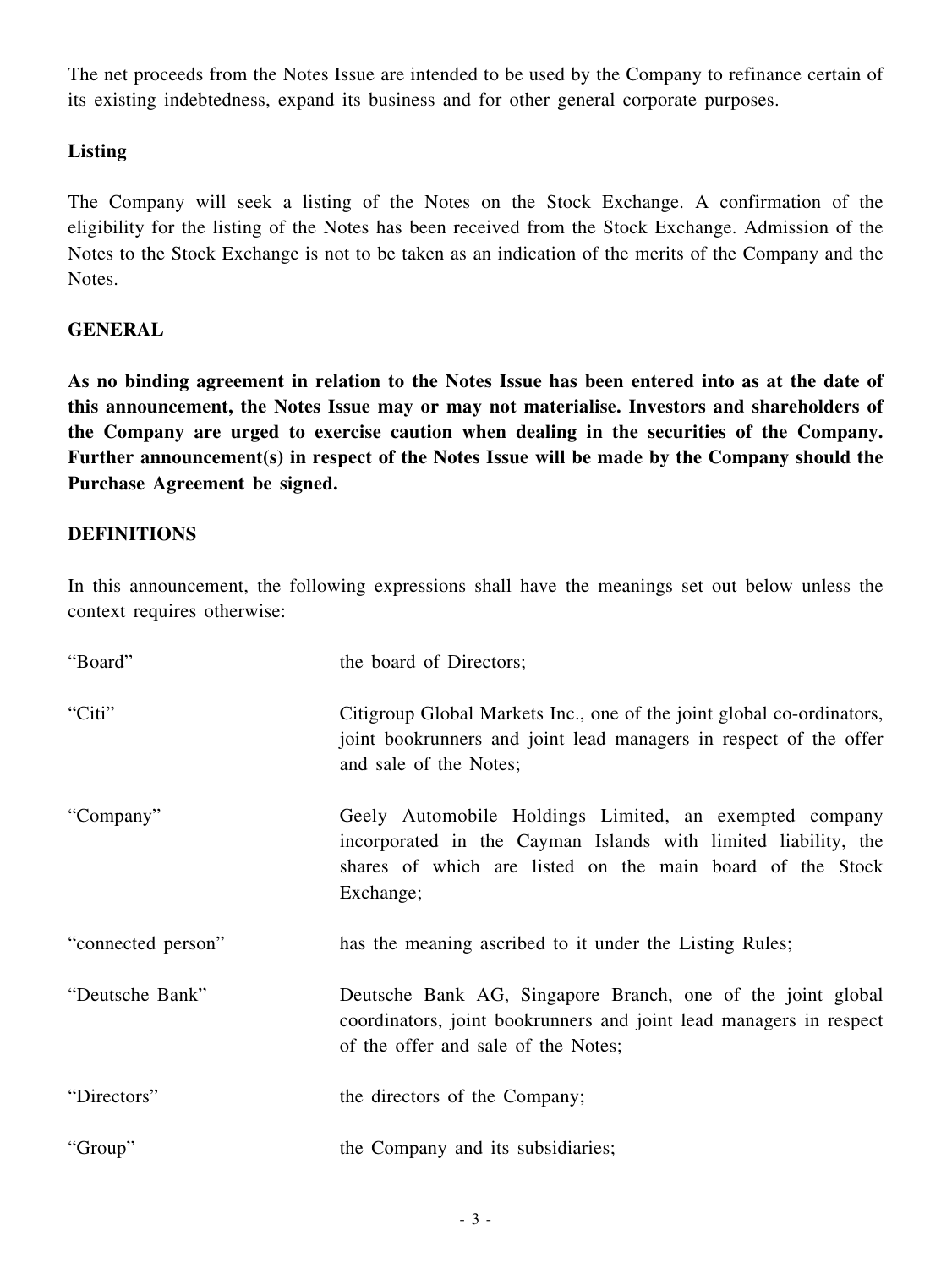| "Hong Kong"             | the Hong Kong Special Administrative Region of the People's<br>Republic of China;                                                                                                     |
|-------------------------|---------------------------------------------------------------------------------------------------------------------------------------------------------------------------------------|
| "J.P. Morgan"           | J.P. Morgan Securities plc, one of the joint global coordinators,<br>joint bookrunners and joint lead managers in respect of the offer<br>and sale of the Notes;                      |
| "Listing Rules"         | the Rules Governing the Listing of Securities on the Stock<br>Exchange;                                                                                                               |
| "Notes"                 | the USD senior notes to be issued by the Company subject to the<br>terms and conditions of the Purchase Agreement;                                                                    |
| "Notes Issue"           | the proposed issue of the Notes by the Company;                                                                                                                                       |
| "Offer Price"           | the final price at which the Notes will be sold;                                                                                                                                      |
| "PRC"                   | the People's Republic of China, excluding Hong Kong, the Macau<br>Special Administrative Region of the People's Republic of China<br>and Taiwan for the purpose of this Announcement; |
| "Purchase Agreement"    | the agreement proposed to be entered into by and among the<br>Company, the Subsidiary Guarantors, Citi, Deutsche Bank and J.P.<br>Morgan in relation to the Notes Issue;              |
| "Stock Exchange"        | The Stock Exchange of Hong Kong Limited;                                                                                                                                              |
| "Subsidiary Guarantors" | certain existing subsidiaries of the Group providing guarantees for<br>the Notes;                                                                                                     |